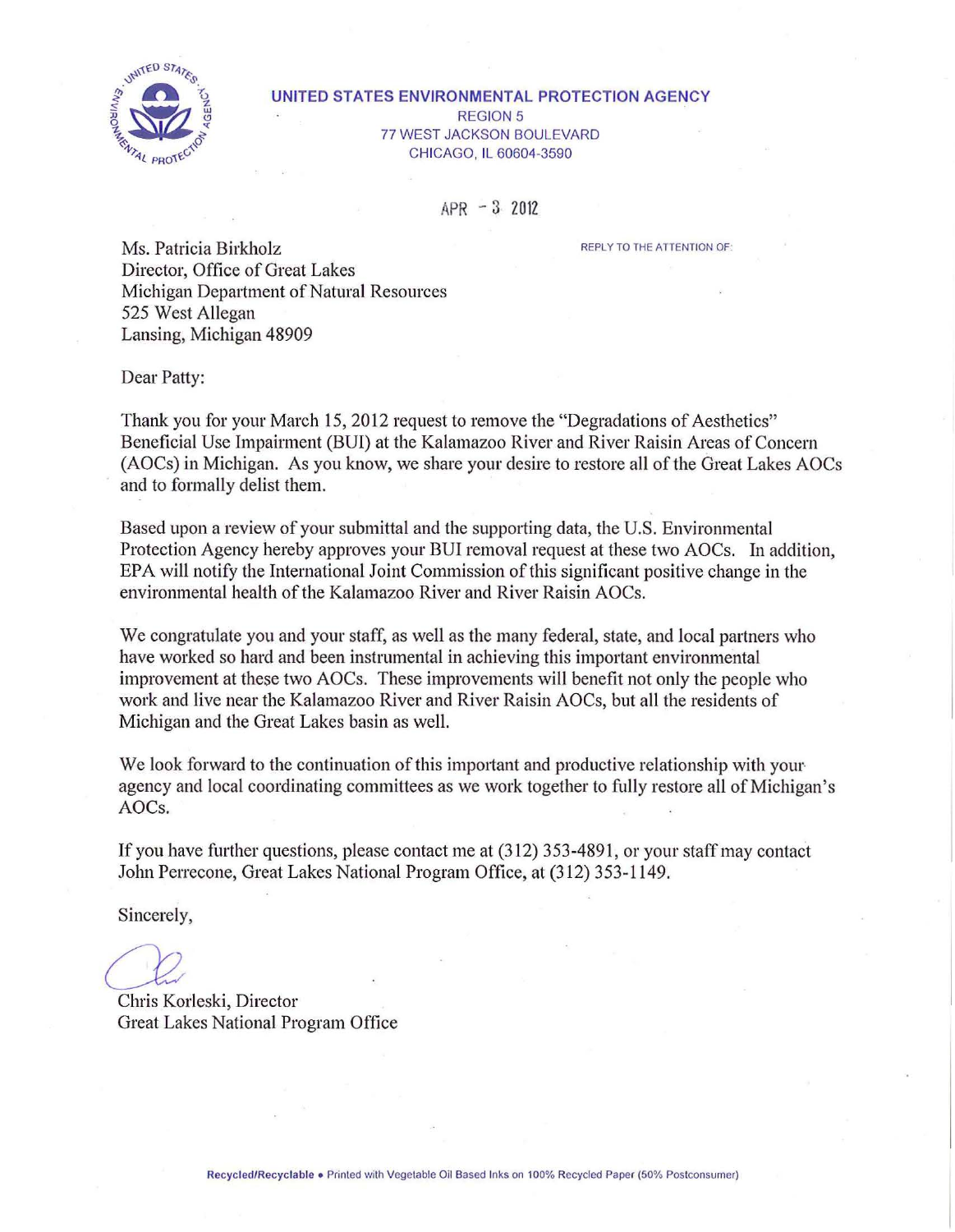cc: Frank Ruswick, MDEQ, Office of Great Lakes John Riley, MDEQ, Office of Great Lakes Dr. Saad Jasmin, IJC Wendy Carney, EPA, GLNPO John Perrecone, EPA, GLNPO John Haugland, EPA, GLNPO Scott Cieniawski, EPA, GLNPO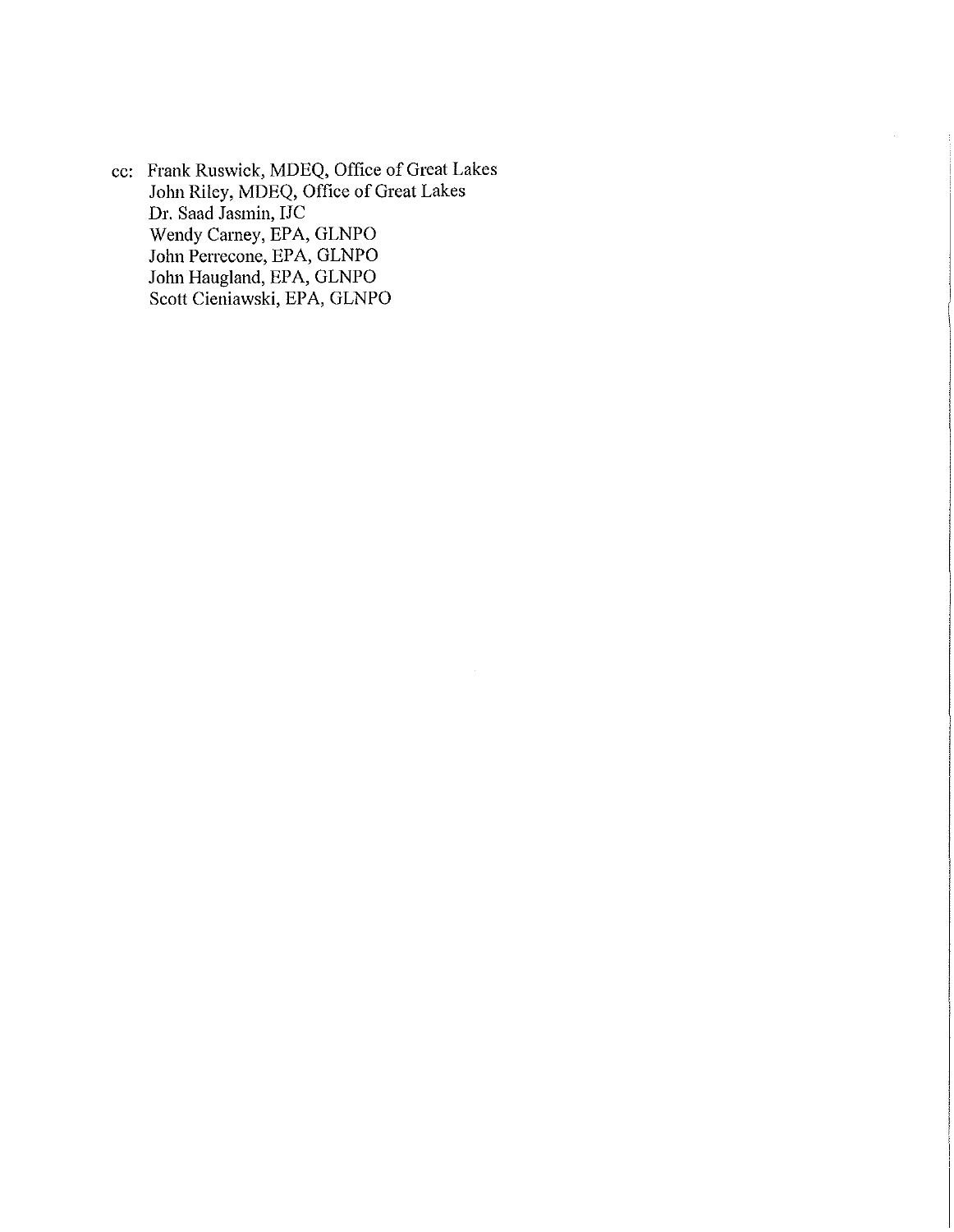





March 15, 2012

Mr. Chris Korleski, Director Great Lakes National Program Office United States Environmental Protection Agency Region 5 77 West Jackson Boulevard (G-17J) Chicago, Illinois 60604-3507

Dear Mr. Korleski:

ï

I am writing to request the United States Environmental Protection Agency (U.S. EPA), Great Lakes National Program Office's (GLNPO), concurrence with the removal of the Degradation of Aesthetics Beneficial Use Impairment (BUI) from both the Kalamazoo River and River Raisin Areas of Concern (AOCs). The Michigan Department of Environmental Quality (MDEQ), Office of the Great Lakes (OGL) has assessed the status of the BUI in these AOCs in accordance with the Statewide Aesthetics Assessment Workp/an and Monitoring Protocol and the state's Guidance for Delisting Michigan's Great Lakes Areas of Concern, and recommends that the BUI be removed from the list of impairments in the Kalamazoo River and River Raisin AOCs.

Enclosed please find documentation to support this recommendation, including the BUI Removal Recommendation document prepared by MDEQ staff. Both the Kalamazoo River Public Advisory Council and River Raisin Public Advisory Council have submitted letters supporting this recommendation, which are included with this package. The proposed BUI removals were public noticed via the Mich-RAP listserv, the MDEQ Calendar, the MDEQ AOC program web site, and via local AOC e-mail lists. No input was received in response to the public comment period, which ran from February 13, 2012 to March 13, 2012.

We value our continuing partnership in the AOC Program and look forward to working with GLNPO in the removal of additional BUis in the near future. If you need further information concerning this request, please contact Mr. John Riley, OGL, at 517-335-4122, or you may contact me.

Sincerely.

Patricia Birkholz Director 517-335-4056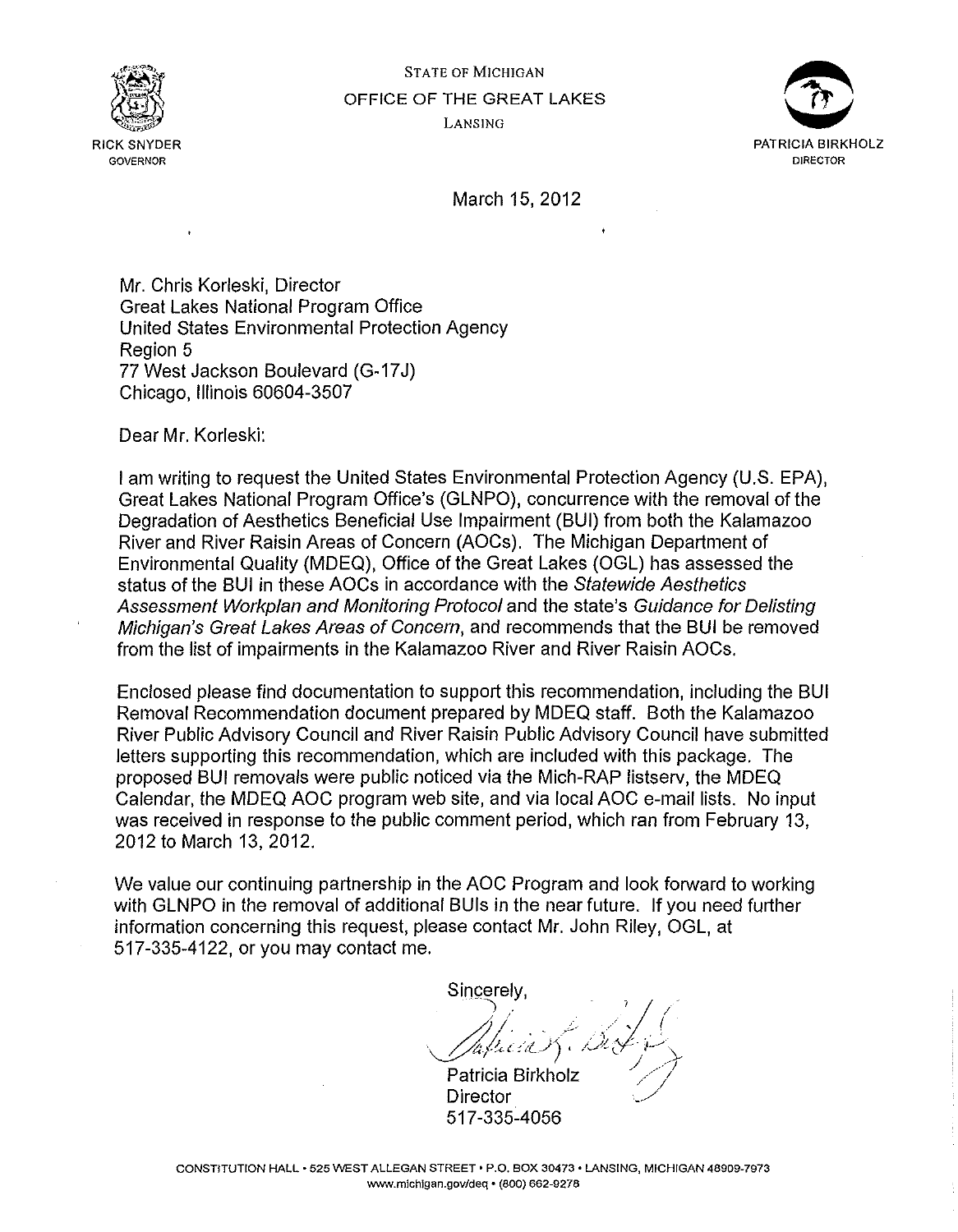Mr. Chris Korleski Page 2 March 15,2012

**Enclosures** 

cc: Mr. Steve Hamilton, Kalamazoo River Watershed Council

Mr. Dan Stefanski, River Raisin Remedial Action Plan Public Advisory Council Mr. John Perrecone, U.S. EPA

 $\hat{\mathcal{A}}$ 

Mr. Dan Wyant, MDEQ

Mr. Frank Ruswick, OGL

Mr. Richard Hobrla, OGL

Ms. Michelle Seizer, OGL

~!Mr. John Riley, OGL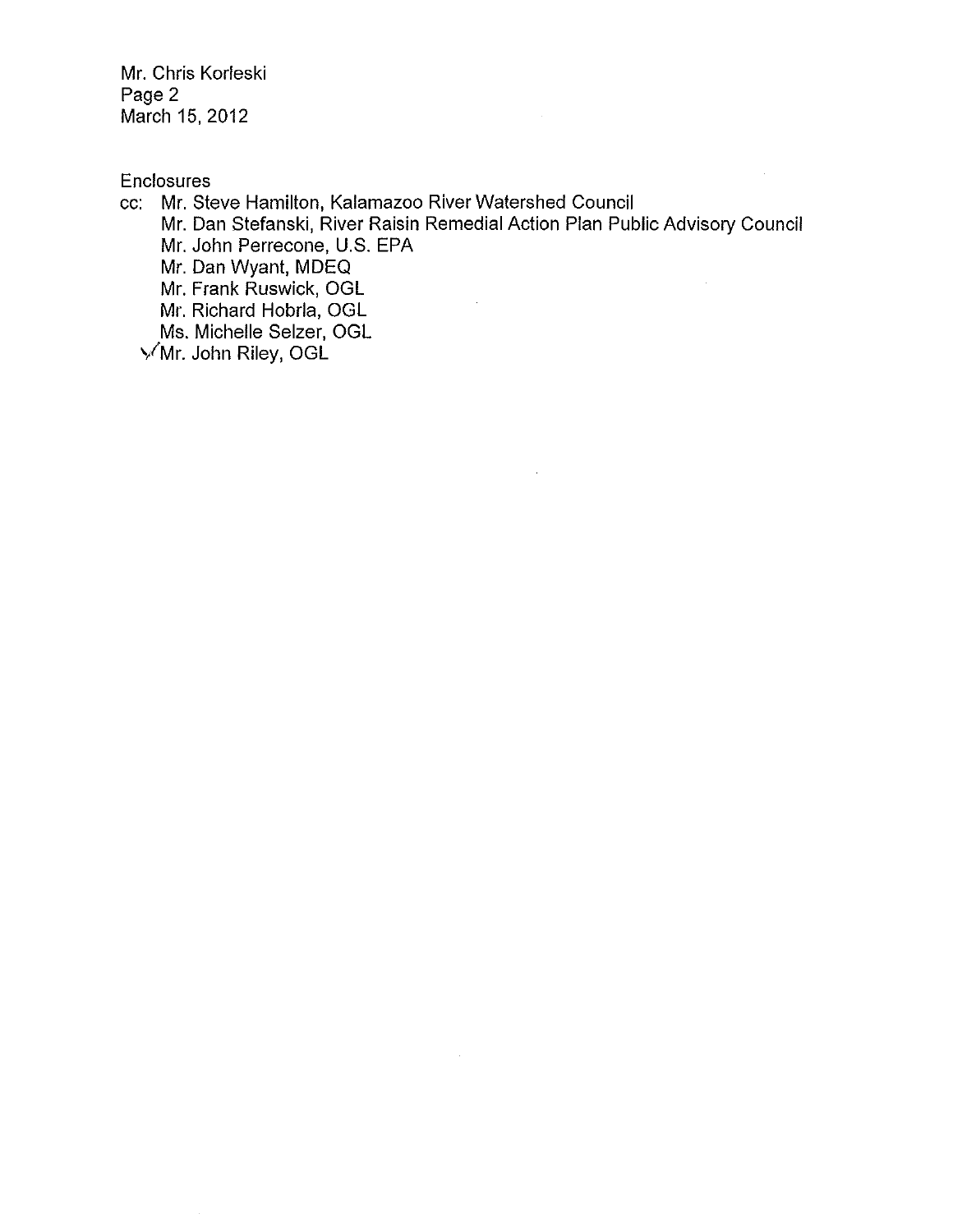# **Removal Recommendation Degradation of Aesthetics Beneficial Use Impairment Kalamazoo River and River Raisin Areas of Concern**

## **Issue**

Based on two cycles of monitoring data collected by Michigan Department of Environmental Quality (MDEQ) staff, the Office of the Great Lakes (OGL), Areas of Concern (AOC) program requests concurrence with its recommendation to remove the Degradation of Aesthetics Beneficial Use Impairment (BUI) in: 1) the Kalamazoo River AOC, and 2) the River Raisin AOC. This request is made with the support of the Kalamazoo River Watershed Council (KRWC) (which serves as the local Public Advisory Council [PAC]), and the River Raisin PAC. This request is made in accordance with the process and criteria set forth in the *Guidance for Delisting Michigan's Great Lakes Areas of Concern* (Guidance) (MDEQ, 2008).

## **Background**

The following descriptions are paraphrased from historic documents, such as original Remedial Action Plans (RAPs) or subsequent RAP updates, which detailed specific aesthetic problems at the time:

## **Kalamazoo River**

Degradation of Aesthetics was originally identified as an impaired use due to occasional spills or runoff events that caused odor or visual aesthetics problems (Kalamazoo River PAC, 1998).

## **River Raisin**

According to the 1987 River Raisin RAP, the Ford Motor Company was a potential source of excessive levels of oil and grease to the AOC by way of direct discharge from its manufacturing operations. Studies conducted in the River Raisin during the 1960s through the 1980s documented poor water quality due in part to high turbidity, high suspended solids (especially from the Monroe WWTP and upstream areas), and total phosphorus loadings (MDNR, 1987).

## 2011 Aesthetics Monitoring

In general, each of the monitoring sites was assessed as follows. The date, time, GPS coordinates, weather conditions and water temperature were recorded. Three water samples were collected in glass jars from below the water surface to assess water color, clarity and turbidity. All three sample jars were photographed together against a white backdrop. Any odors from the sample jars, visible debris, and obvious pollution in the waterbody were recorded. Digital photographs were taken along the shoreline to the left, to the right, straight across, and directly into the water, along with any other condition, debris, etc. worthy of recording. Evidence of recreational activity, such as empty bait containers or people swimming was noted, along with any other observable conditions that may influence the decision as to the presence of an impairment or a designated use being employed. Based on the total of those observations, each site was assessed as to whether it met the criteria for removing the Degradation of Aesthetics BUI.

An initial cycle of aesthetics assessments was conducted in the ten Michigan AOCs that have the Degradation of Aesthetics BUI, between July 6 and September 8, 2011. A second cycle of assessments took place between October 18 and November 30, 2011, during which seven of the ten AOCs were assessed. The assessments were conducted in accordance with the MDEQ 2011 Statewide Aesthetics Assessment Workplan and Monitoring Protocol.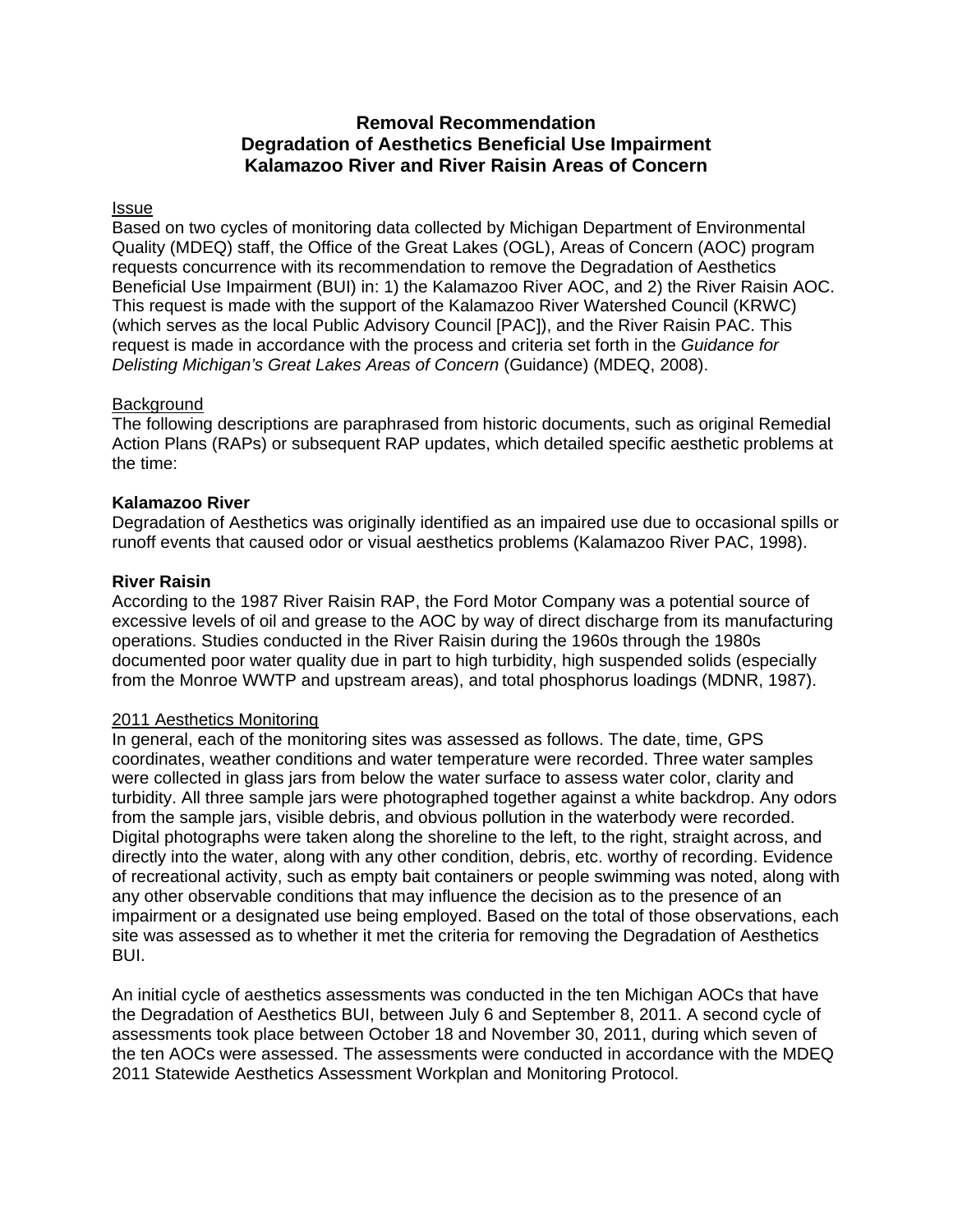At most monitoring locations, a minimum of five photographs were taken and are available upon request, as are the individual monitoring data sheets completed at each site. Unless otherwise indicated, aerial photos in this document are oriented with north to the top. Specific monitoring locations were chosen based on: historical RAP documents, input received from local Public Advisory Councils, best professional judgment and personal knowledge of MDEQ AOC coordinators, and physical access to the waterbody.

Overall, it appears that aesthetic conditions in most of the AOCs have improved considerably, when compared with historic reports of those conditions from years ago. Many of the aesthetic conditions described in early RAPs and other related documents simply no longer exist. In part, this may be due to the successful implementation of National Pollutant Discharge Elimination System (NPDES) program permitting, an increasing sense of resource stewardship by local resource users, improved environmental practices implemented by commercial and industrial operations around the state, and increased advocacy and educational outreach by organizations that seek to enhance and protect their local water resources.

# Removal Criteria

According to the *Guidance*, this BUI will be considered restored when monitoring data for two successive monitoring cycles indicates that water bodies in the AOC do not have any of the following physical properties in unnatural quantities which interfere with any designated use:

- turbidity oil films
- foams suspended solids • color • color • floating solids
	-
- settleable solids deposits

For the purposes of this criterion, these eight properties impair aesthetic values if they are unnatural – meaning those that are manmade (e.g., garbage, sewage), or natural properties which are exacerbated by human-induced activities (e.g., excessive algae growth from high nutrient loading). Persistent, high levels are those defined as long enough in duration, or elevated to the point of being injurious, to any designated use listed under Rule 323.1100 of the Michigan WQS. Natural physical features which occur in normal ecological cycles (e.g., logjams/woody debris, rooted aquatic plants) are not considered impairments, and in fact serve a valuable ecological role in providing fish and wildlife habitat.

## 2011 Aesthetics Monitoring Results and Analysis

# *Kalamazoo River*

Nine sites on the Kalamazoo River were assessed on August 12 and again on October 25, 2011. A total of approximately 93 photos were taken, and 54 water samples were assessed through both monitoring cycles. Assessment locations included sites from Portage Creek in the City of Kalamazoo through the main stem of the river to the Douglas/Saugatuck area (see Figure 1). Invasive purple loosestrife was noted along the shoreline in many of the assessment areas, as was phragmites, another invasive plant species. Submerged and emergent vegetation were both common in the assessment sites, as was evidence of people using the resource for fishing and other recreational activities. Kayakers were observed during assessment of the westernmost monitoring location during the first cycle. Some of the assessment areas were located at sites where the dams are in deteriorating condition. Fish were commonly observed throughout.

Broken concrete, rip rap, and steel sheet piling was observed in limited shoreline areas, along with downed trees and other naturally occurring debris. Small amounts of floating trash were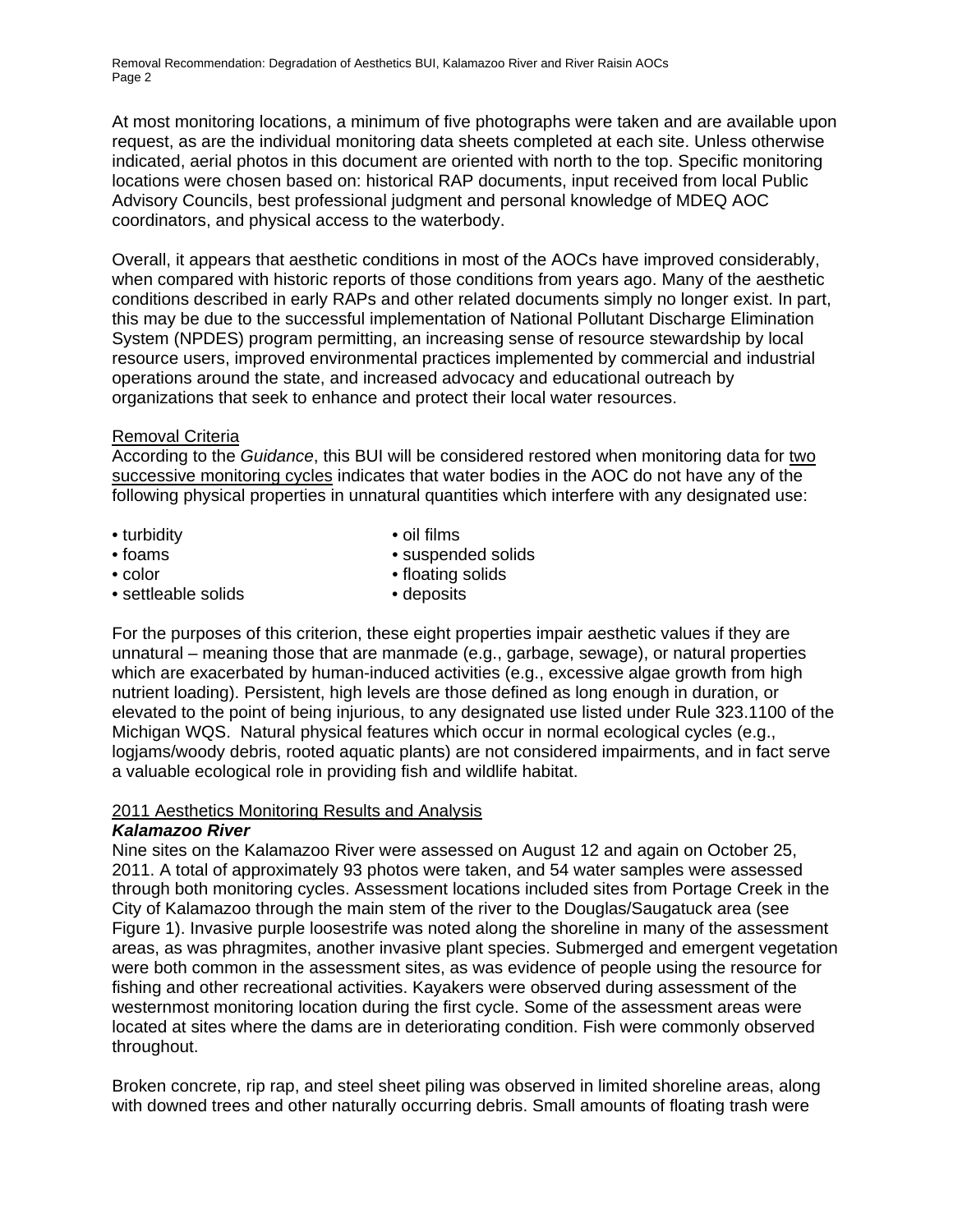observed in the water and along the shoreline in places. Occasionally, a faint chloramine odor was detected in water samples, as a result of upstream wastewater treatment methods. However, none of these conditions are unique to AOCs, and none of them were severe or persistent enough to impair a designated use. Water samples collected throughout the AOC were clear of color and not turbid, even though there was a minor rain event the morning of the second assessment. Overall, no evidence of potential aesthetic impairments was observed at any of the nine monitoring locations in either assessment cycle.



**Figure 1. Kalamazoo River Aesthetics Monitoring Locations.** 

# *River Raisin*

The River Raisin was assessed on July 6 and October 18, 2011, see Figure 2 for locations. The River Raisin AOC is largely an industrial area, with hardened shorelines, including large chunks of broken concrete that function as industrial-sized rip rap, and steel sheet piling. People were observed fishing and pleasure boating. There was plenty of evidence (empty bait containers) of people using the river for fishing along the shoreline. Small fish were observed, as was waste from geese along the shoreline. People were also observed playing waist deep in the water at Site 1. Small amounts of floating algae were found at Site 2. Submerged aquatic vegetation was observed at Site 3. A large group of children was observed swimming in Lake Erie at Site 6 in July. A total of approximately 73 photos were taken, and 36 water samples were assessed through both monitoring cycles.

Water samples were consistently clear and colorless, with no detectable turbidity at any of the sites in both monitoring cycles. During the October assessment, water samples at five of the six monitoring locations had a faint chloramine or other chemical odor. Odors were not detected during the initial monitoring cycle. Trash and other debris were minimal throughout the AOC. Overall, MDEQ staff found no evidence to support a continued aesthetic impairment in the River Raisin AOC.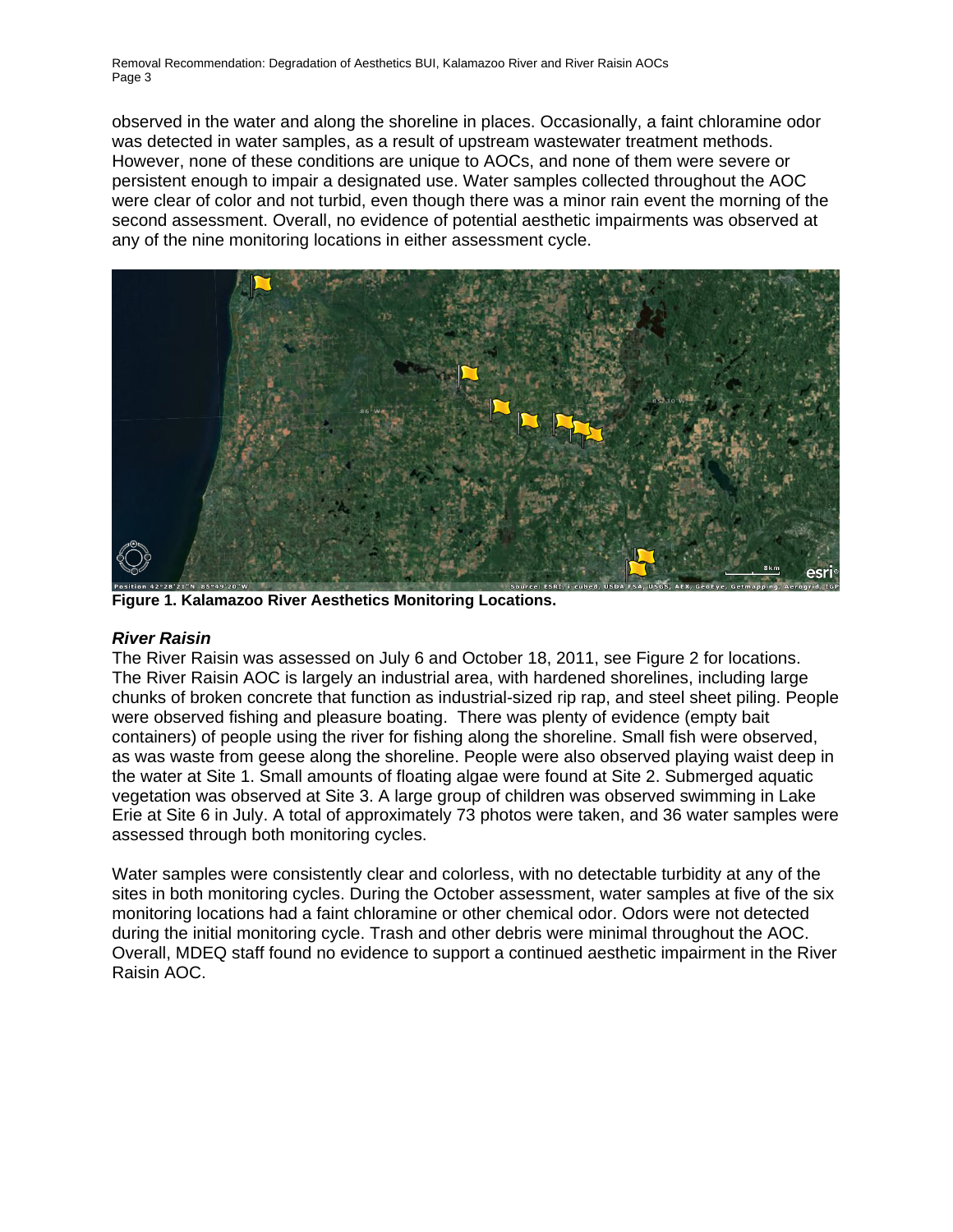

**Figure 2. River Raisin Aesthetics Monitoring Locations.** 

## Recommendations

Based on observations, data and photographs collected during two successive monitoring cycles, carried out by MDEQ AOC staff and Water Resources Division Aquatic Biologists, and with the support of the respective PACs, MDEQ program staff recommend removal of the Degradation of Aesthetics BUI from the Kalamazoo River AOC and the River Raisin AOC, and request that the Director of the Office of the Great Lakes submit a letter requesting concurrence from the USEPA to remove this BUI from both.

This proposed action was public noticed for 30 days, from February 13 until March 13, 2012, via posting to the Mich-RAP listserv, listing in the MDEQ Calendar, posting to the MDEQ AOC program web page, and announcements to the Kalamazoo River PAC and River Raisin PACs. Supporting documents were also available on the MDEQ's AOC program web page. One set of written comments was received during the public notice period. That person expressed support for removing the Aesthetics BUI from the River Raisin.

## References

Kalamazoo River Watershed Public Advisory Council, 1998. Kalamazoo River: Beauty and the Beast, Remedial and Preventive Action Plan for the Kalamazoo River Watershed Area of Concern.

Michigan Department of Environmental Quality. 2008. Guidance for Delisting Michigan's Great Lakes Areas of Concern. MI/DEQ/WB-06/001.

Michigan Department of Environmental Quality, 2011. Statewide Aesthetics Assessment Workplan and Monitoring Protocol.

Michigan Department of Natural Resources, 1987. Remedial Action Plan for River Raisin Area of Concern.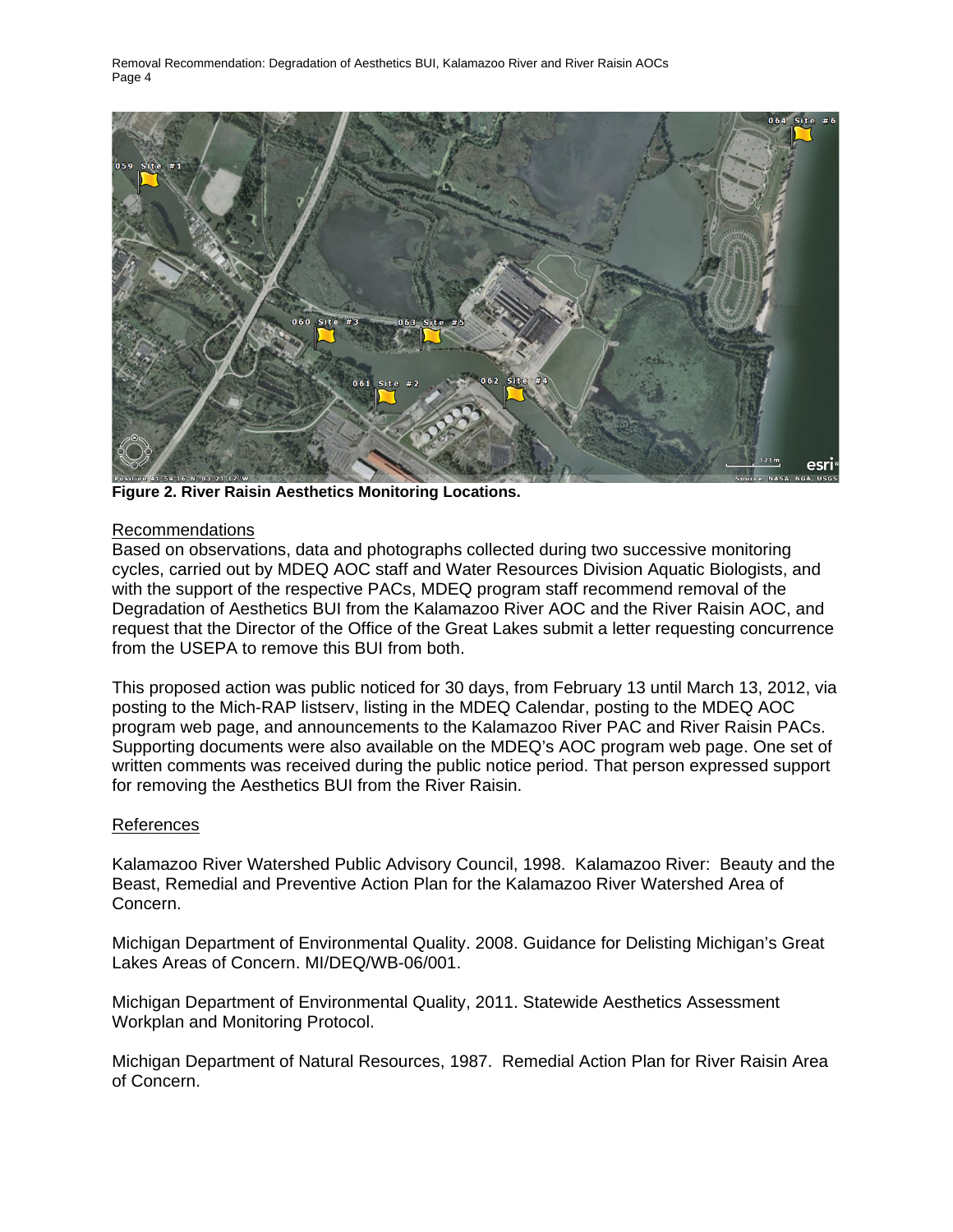Prepared by: John Riley, AOC Coordinator Great Lakes Management Unit Office of the Great Lakes Michigan Department of Environmental Quality March 14, 2012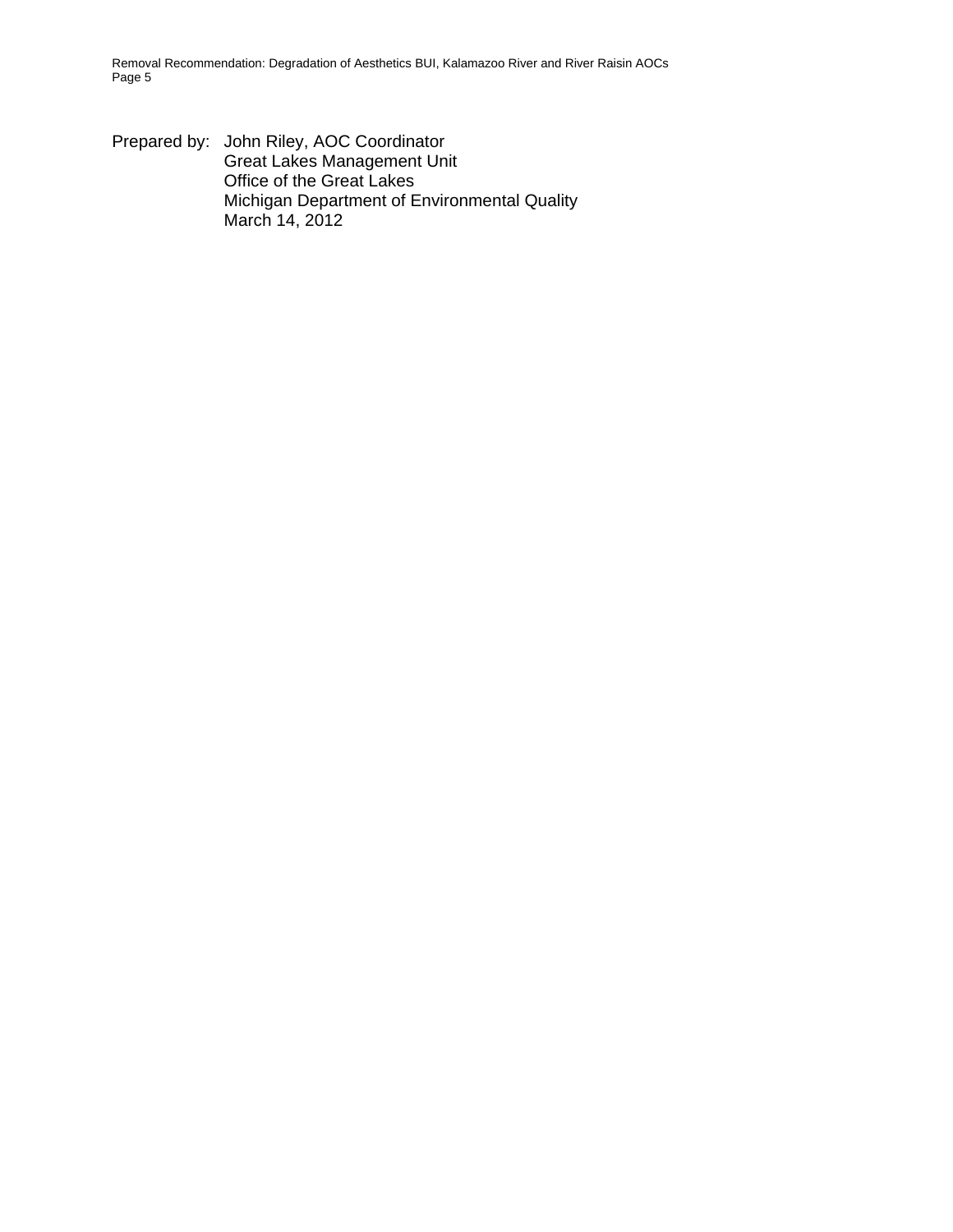

**River Raisin Remedial Action Plan Public Advisory Council and The City of Monroe Commission on the Environment** 



**January 16, 2012** 

**Mr. John Riley Environmental Quality Analyst Michigan Dept. of Natural Resources and the Environment rileyj@michigan.gov**

**Dear Mr. Riley,** 

**As the Chairman of the River Raisin Remedial Action Plan Public Advisory Council (PAC), and on behalf of the City of Monroe Commission on the Environment (COTE), I thank you for your excellent presentation on the aesthetics beneficial use impairment classification of the River Raisin. At our COTE/PAC meeting held on January 12, 2012, you reported that after two field trips to the River Raisin Area of Concern, investigators were unable to document any significant persistent degradation of aesthetics in our Area of Concern. Your PowerPoint presentation documented many pictures depicting the quality of our water, and the shoreline in the Area of Concern. Some floating algae and pilings typical of a working harbor were identified, but did not show an ongoing aesthetics problem.** 

**After discussion, a motion was passed unanimously by the Commissioners to accept your report and send a letter to the State of Michigan in support of removal of the Degradation of Aesthetics BUI from the River Raisin Remedial Action Plan. It is indeed my honor to draft such a letter of support. I believe that by working together we can mitigate the beneficial use impairments that have plagued our River for so very long, and finally delist the River Raisin as a designated Area of Concern.** 

**Sincerely Submitted,** 

**Daniel W. Stefanski Chairman, River Raisin PAP-PAC**